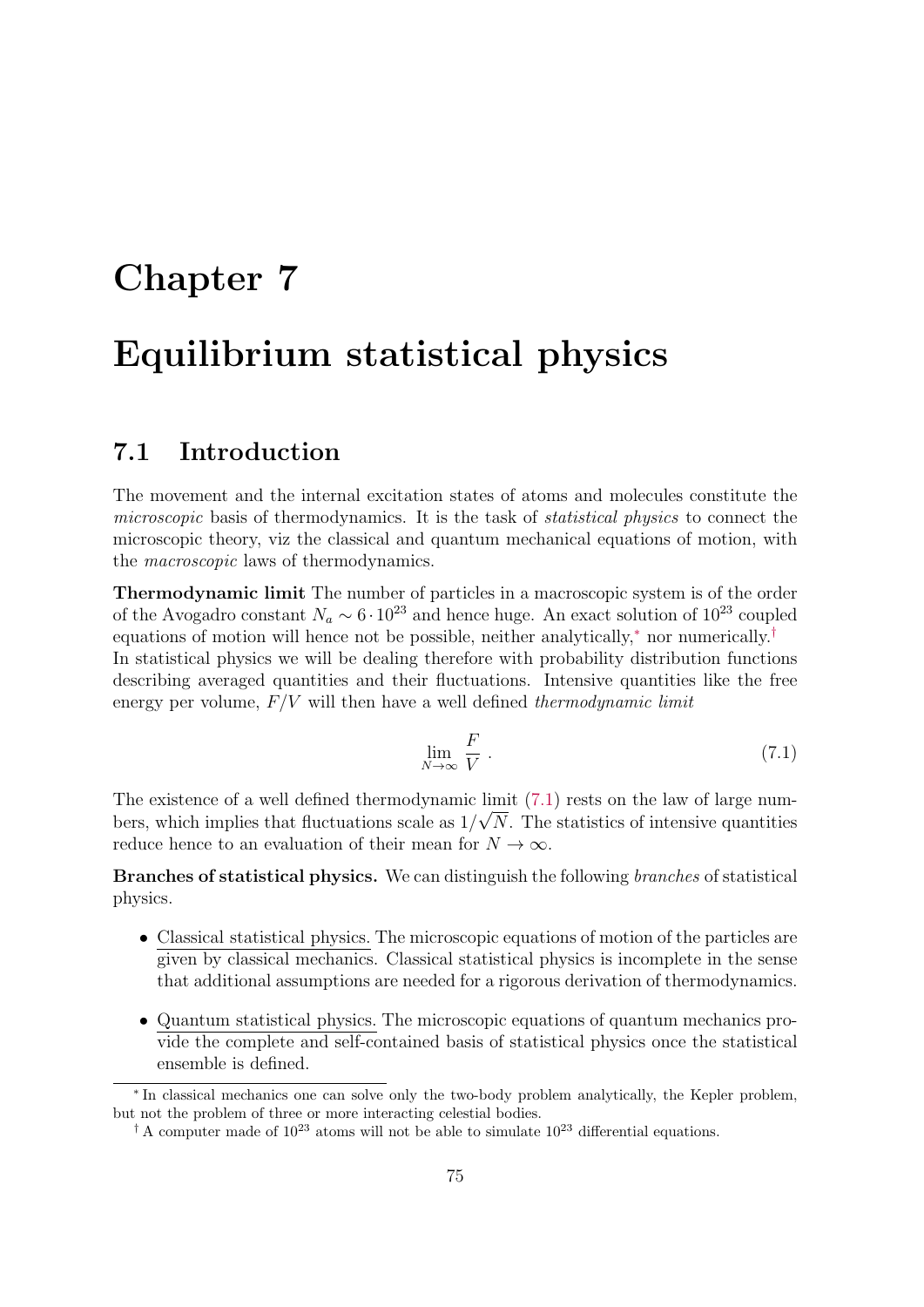- Statistical physics in equilibrium. The macroscopic variables are *time-independent* and the macroscopic world can be described in terms of microscopic average values, distribution functions or probabilities. The derived relations between the macroscopic quantities correspond then to the laws of thermodynamics.
- Statistical physics in non-equilibrium. The macroscopic variables are *time-dependent*. Advanced approximate methods are needed in this case for a microscopic treatment.

In this course, we will restrict ourselves to classical and quantum statistical physics in equilibrium.

# 7.2 Statistical mechanics fundamentals

Our objective is to describe the macroscopic properties of  $N \gg 1$  particles in thermodynamic equilibrium.

Conserved quantities. The properties of a system in thermodynamic equilibrium do not change with time. This implies, as discussed further in Sect. 7.2.1, that there exist conserved quantities like energy and momentum. Conservation of energy and particle number will be of particular importance for the definition of statistical ensembles.

Additivity. Macroscopic extensive variables must add when a thermodynamic system is partitioned into subsystems. The total energy E of

a system subdivided into subsystems with energies  $E_i$ should hence obey

$$
E\,=\,\sum_i E_i
$$

with negligible boundary effects. Additivity is present when the correlations between the distinct subsystems vanish in the thermodynamic limit. In this course we will not discuss the derivation of additivity, which is based microscopically on finite correlation lengths.



Energy vs. internal energy. With energy being both conserved and additive we can identify it with the internal energy  $U = U(S, V, N)$ . The total differential (5.14) of the entropy  $S(U, V, N) = S(E, V, N)$  then allows us to evaluate with

$$
\frac{1}{T} = \left(\frac{\partial S}{\partial E}\right)_{V,N}, \qquad \frac{P}{T} = \left(\frac{\partial S}{\partial V}\right)_{E,N}, \qquad -\frac{\mu}{T} = \left(\frac{\partial S}{\partial N}\right)_{E,V} \tag{7.2}
$$

in particular the temperature  $T$ . Above relation can be hence viewed as one of the possible definition of the temperature.

**Defining the entropy.** The relations  $(7.2)$  can be evaluated once the entropy S and the energy  $E$  have been computed for a systems of  $N$  particles confined to a volume  $V$ . This is not a problem for the energy, for which well-established microscopic expressions are at hand both for classical and for quantum mechanics. In order to proceed with statistical mechanics a microscopic definition of the entropy is hence necessary.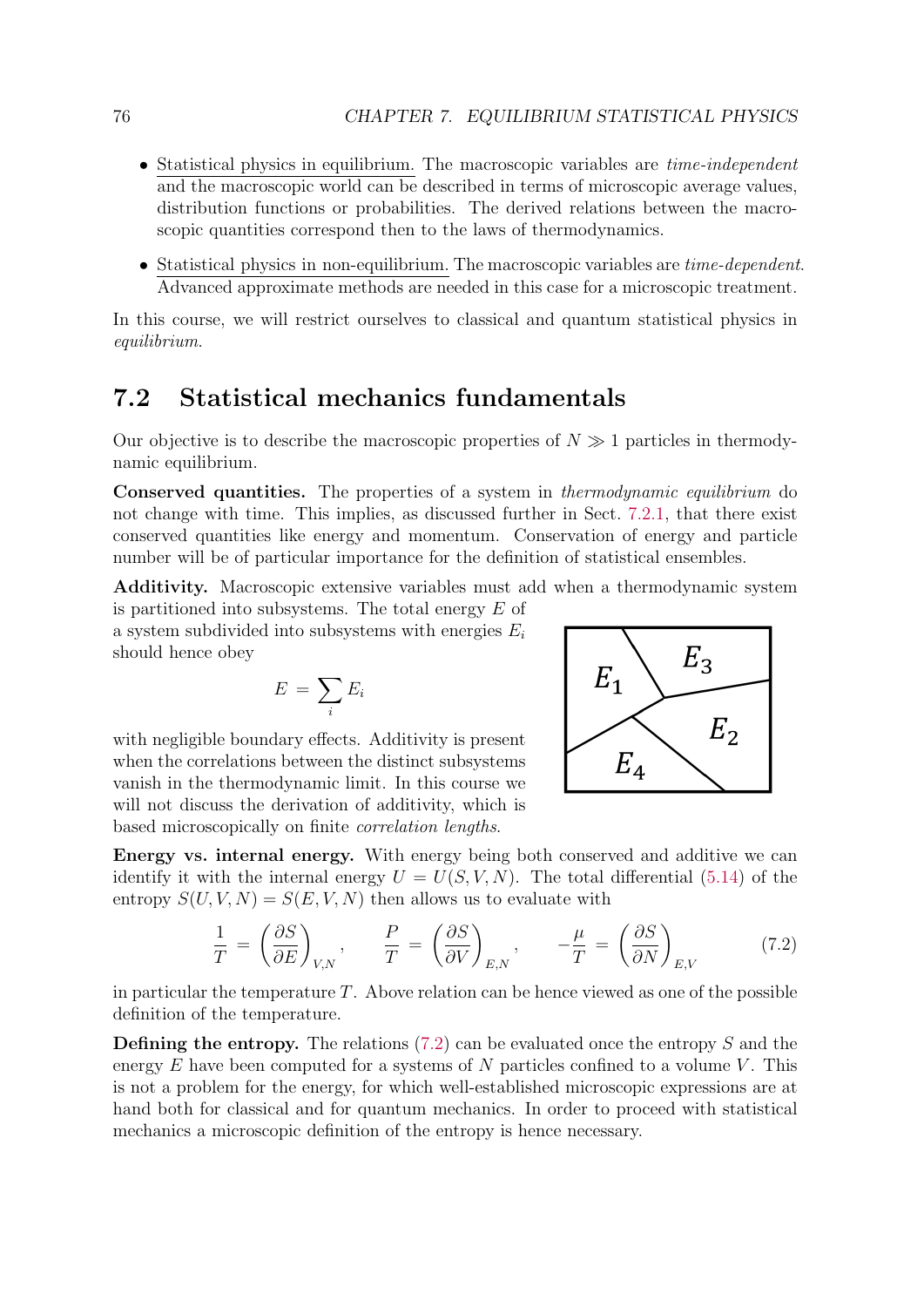## 7.2.1 Classical mechanics

The state of a particle at any instant of time is specified within classical mechanics by its position  $\vec{q}$  and momentum  $\vec{p}$ . A N-particle system has therefore 6N degrees of freedom specified by

$$
(\vec{q}_i, \vec{p}_i), \qquad i = 1, \dots, N. \tag{7.3}
$$

Hamiltonian. The motion of the particles are governed by the canonical equations

$$
\dot{\vec{p}}_i = -\frac{\partial H}{\partial \vec{q}_i}, \qquad \dot{\vec{q}}_i = \frac{\partial H}{\partial \vec{p}_i}, \qquad H = H(\vec{q}_1, \dots, \vec{q}_N, \ \vec{p}_1, \dots, \vec{p}_N) , \qquad (7.4)
$$

where

$$
H = \sum_{i=1}^{N} \frac{\vec{p}_i^2}{2m} + \frac{1}{2} \sum_{i \neq j} \Phi(\vec{r}_i - \vec{r}_j)
$$
\n(7.5)

is the Hamiltonian of the system. In  $(7.5)$  we have used the real-space  $\vec{r}_i$  coordinates for the generalized coordinates  $\vec{q}_i$ . The interaction between the particles is given in (7.5) by the interaction potential  $\Phi(\vec{r}_i - \vec{r}_j)$ .

Noether's theorem. A corollary of Emmy Noether's theorem is that energy is conserved when the Hamiltonian is independent of time. For a thermodynamic setting, where particles are confined to a volume  $V$ , one needs to add a one-particle potential

$$
\Phi_V(\vec{r}) = \begin{cases}\n0 & (\vec{r} \in V) \\
\infty & (\vec{r} \notin V)\n\end{cases}
$$
\n(7.6)

to the Hamiltonian (7.5). Energy is therefore not guaranteed to be conserved for a volume change, which corresponds to a time-dependent confining potential  $\Phi_V$  and therefore also to a time-dependent Hamiltonian.

Ideal gas limit. The ideal gas limit corresponds to a negligible inter-particle interaction  $\Phi(\Delta \vec{r}) \rightarrow 0$  in (7.5). For most real gases the density of molecules is small enough that this condition is approximately fulfilled, with the residual contribution of  $\Phi(\Delta \vec{r})$  giving rise to corrections, as captured e.g. by the van der Waals theory discussed in Sect. 6.4.

## 7.2.2 Microstates

The complete description of an isolated system with N particles is given by the generalized coordinates

$$
q = (q_1, \ldots, q_{3N}), \qquad p = (p_1, \ldots, p_{3N}), \qquad (7.7)
$$

which span the *phase space*. The generalized coordinates  $(\vec{q}_i, \vec{p}_i)$  of the individual particles are lumped together as components in (7.7). Alternatively on may consider as in (7.3) directly the set of all individual  $(\vec{q}_i, \vec{p}_i)^{\dagger}$ .

Microstates. In dynamical system theory one is interested in evaluating the *trajectories* in the phase space, viz the *time evolution*  $(\vec{q}_i(t), \vec{p}_i(t))$  for  $j = 1, ..., N$ . In contrast one is interested in statistical mechanics in the statistical properties of the system. One then defines a given state (7.7) in phase state as a microstate.

<sup>&</sup>lt;sup>‡</sup> Eq. (7.7) is sometimes called the  $\Gamma$ -representation of phase space and Eq. (7.3) the  $\mu$ -representation.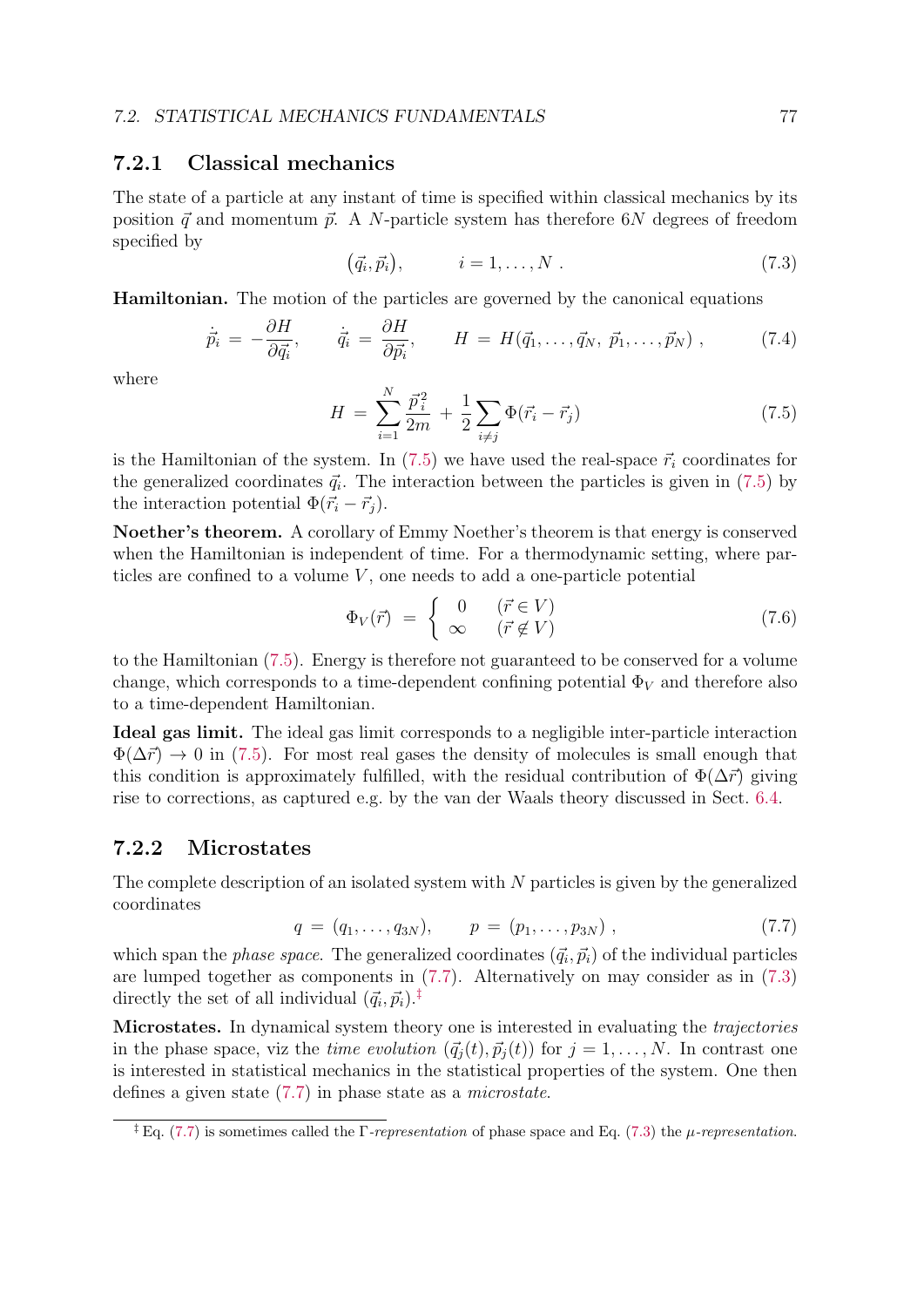Energy surface. Energy is a conserved quantity if  $H$  does not depend explicitly on time. The trajectories are then confined to the energy surface.

As an examples consider the one-dimensional harmonic oscillator  $(N = 1)$  with the Hamiltonian

$$
H = \frac{p^2}{2m} + \frac{1}{2}m\omega^2 q^2 = E.
$$



The trajectory of this system in the Γ-space is given by the ellipse  $E = \text{const.}$ 



The energy surface is on the other side discontinuous for a particle in a potential box with ideal reflecting walls, as specified by  $\vec{p} \leftrightarrow (-\vec{p})$  and (7.6).

## 7.2.3 Probability distribution functions

Integrating over the microstates (7.7) corresponds to the differential

$$
d^{3N}q \ d^{3N}p = dq_1, \ldots, dq_{3N}, dp_1, \ldots, dp_{3N} .
$$

**Probability distribution function.** We define the *distribution function*  $\rho(q, p)$  (also called probability density), with

$$
\int \rho(q, p) d^{3N}q d^{3N}p = 1, \qquad \rho(q, p) \ge 0 , \qquad (7.8)
$$

which gives the probability to find the system in the state  $(q, p) = (q_1, \ldots, q_{3N}, p_1, \ldots, p_{3N}).$ 

Ideal-gas limit. The constituent particles do not interact in the ideal-gas limit. Defining with

$$
\int f(\vec{p}, \vec{q}) \, d\vec{q} \, d\vec{p} = 1, \qquad f(\vec{q}, \vec{p}) \ge 0
$$

the probability that a given particle has coordinates  $\vec{q}$  and momentum  $\vec{p}$  leads then to

$$
\rho(q, p) = \prod_{i=1}^{N} f(\vec{p_i}, \vec{q_i}) , \qquad (7.9)
$$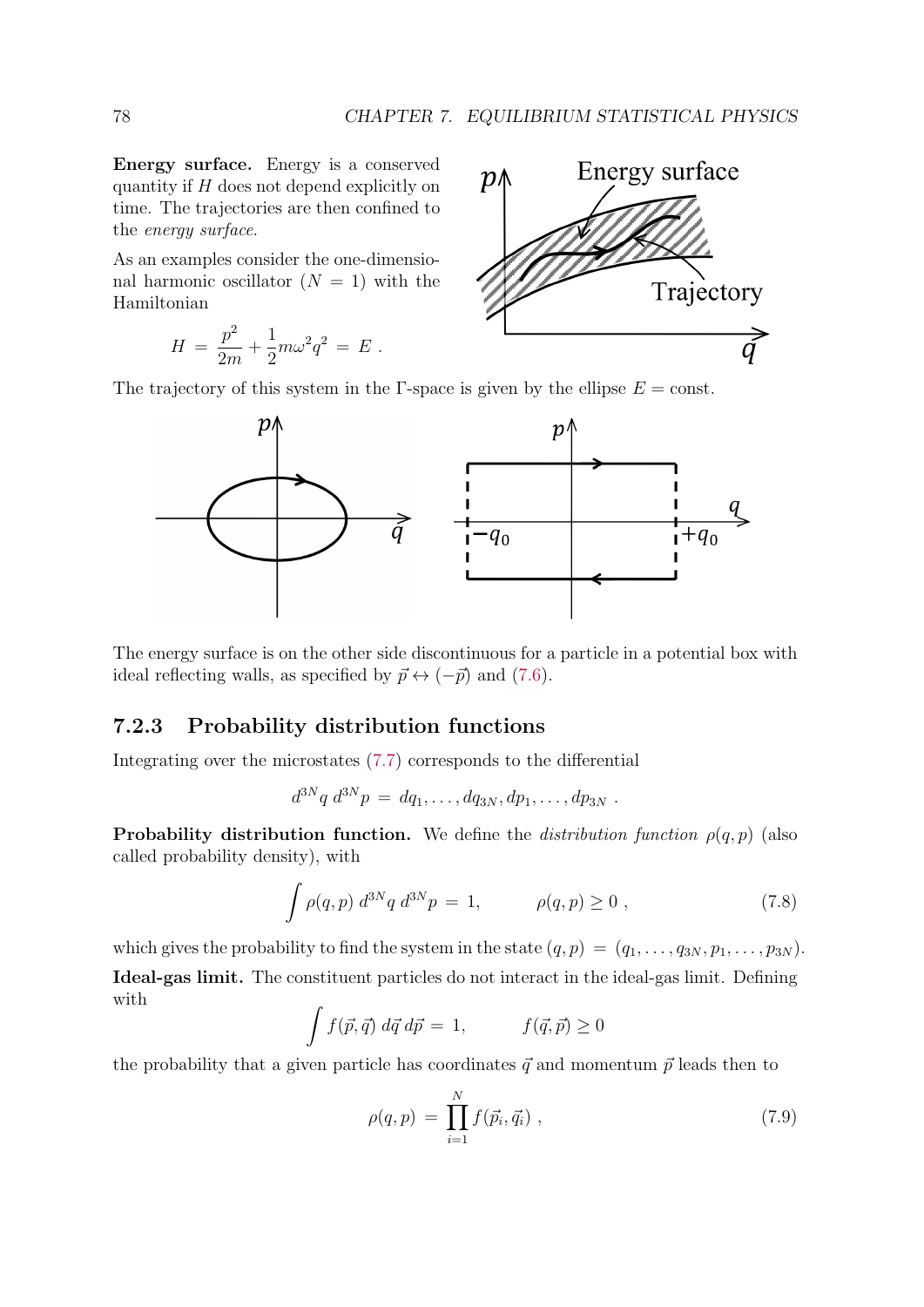#### 7.3. LIOUVILLE THEOREM 79

where  $i$  runs now over all particles. This relation just states that the probability of a combination of independent events (like throwing a dice several times) is just the product of the individual probabilities.

**Expectation values.** We use in our notation  $E$  for the total energy of the system and

$$
\frac{E}{N} = \int \frac{\vec{p}^2}{2m} f(\vec{q}, \vec{p}) \, d\vec{q} \, d\vec{p} = \int \frac{\vec{p}^2}{2m} f(\vec{p}) \, d\vec{p} \tag{7.10}
$$

for the energy per particle, where we have used in the last step that  $f(\vec{q}, \vec{p}) = f(\vec{p})$  when the system is uniform. In this case the properties do not depend on where they are measured. Note that only the kinetic energy did enter (7.10), as we are working in the ideal-gas limit.

# 7.3 Liouville theorem

Let us consider a system with the distribution function as defined by  $(7.8)$ . We are now interested in the time dependence, viz in  $\rho = \rho(q, p, t)$ ,

**Phase space flow.** The velocity  $\vec{v}_{ps}$  in phase space (PS),

$$
\vec{v}_{ps} = \frac{d}{dt}(q, p) = (\dot{q}_1, \dot{q}_2, \dots, \dot{q}_{3N}, \dot{p}_1, \dots, \dot{p}_{3N}), \qquad (7.11)
$$

is called the flow. Its divergence

$$
\nabla \cdot \vec{v}_{ps} = \sum_{j=1}^{3N} \left( \frac{\partial \dot{q}_j}{\partial q_j} + \frac{\partial \dot{p}_j}{\partial p_j} \right), \qquad \nabla \cdot \vec{v}_{ps} \equiv 0 , \qquad (7.12)
$$

vanishes generically for Hamiltonian systems governed by (7.4), since.

$$
\frac{\partial \dot{q}_j}{\partial q_j} = \frac{\partial}{\partial q_j} \frac{\partial H}{\partial p_j}, \qquad \frac{\partial \dot{p}_j}{\partial p_j} = -\frac{\partial}{\partial p_j} \frac{\partial H}{\partial q_j}.
$$

Any vector field with a vanishing divergence, like the phase space velocity  $\vec{v}_{ps}$ , is volumeconserving. Repeating the arguments leads to Liouville's theorem (see below).

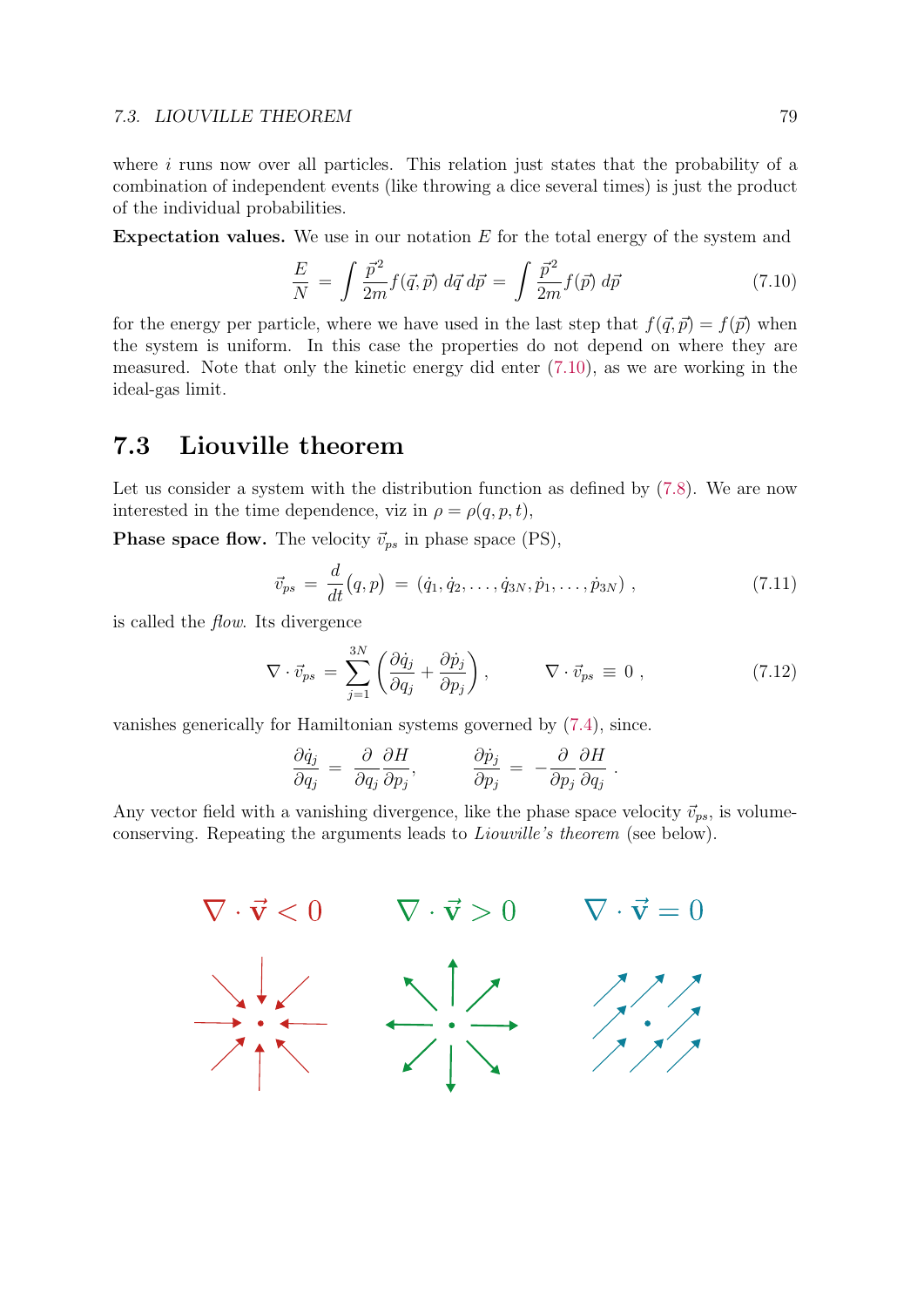**Phase space current.** The flow (7.11) defines also the phase-space current density  $\vec{j}_{ps}$ , viz

$$
\vec{J}_{ps} = \rho(q, p, t) \vec{v}_{ps} .
$$

Remember that the electrical current is defined in analogy as the product of charge, particle density and velocity.

Continuity equation in integral form. Consider a region  $G$  in phase space with surface  $S$ . The number of trajectories that cross the surface  $S$  per unit time is given by

$$
\int_{S(G)} d\vec{S} \cdot \vec{j}_{ps} \qquad d\vec{S} = dS \cdot \vec{n} ,
$$



where  $\vec{n}$  is a vector orthonormal to the surface S. The flux of trajectories through the surface  $S(G)$  obeys

$$
\int_{S(G)} d\vec{S} \cdot \vec{j}_{ps} = -\frac{\partial}{\partial t} \int_G d^{3N}q \ d^{3N}p \ \rho(q, p, t) \ , \qquad (7.13)
$$

as there are no sources or sinks for the trajectories. Eq. (7.13) is just the continuity equation in integral form.

Gauss' law. By making use of the Gauss law we can replace the integral over the surface in (7.13) by a volume integral,

$$
\int_{G} d^{3N}q \ d^{3N}p \left[ \frac{\partial}{\partial t} \rho + \vec{\nabla} \cdot \vec{\mathbf{j}}_{ps} \right] = 0 \qquad (7.14)
$$

with

$$
\nabla \equiv \left( \frac{\partial}{\partial q_1}, \dots, \frac{\partial}{\partial q_{3N}}, \frac{\partial}{\partial p_1}, \dots, \frac{\partial}{\partial p_{3N}} \right)
$$

and

$$
\nabla \cdot \vec{j}_{ps} = \rho \nabla \cdot \vec{v}_{ps} + (\vec{v}_{ps} \cdot \nabla)\rho \equiv (\vec{v}_{ps} \cdot \nabla)\rho , \qquad (7.15)
$$

where we have used (7.12), namely that the divergence  $\nabla \cdot \vec{v}_{ps}$  of the flow vanishes for Hamiltonian systems.

Liouville equation. With the continuity equation in integral form (7.14) being valid for all G we obtain

$$
\frac{\partial}{\partial t}\rho(q,p,t) + (\vec{v}_{ps} \cdot \nabla)\rho(q,p,t) = 0, \qquad \frac{d}{dt}\rho(q,p,t) = 0,
$$
\n(7.16)

where we have used (7.15) for the divergence of  $\vec{J}_{ps}$  and that the left-hand side of the first term in (7.16) corresponds to the total differential of  $\rho(q, p, t)$  with respect to the time. Eq. (7.16) is denoted Liouville theorem.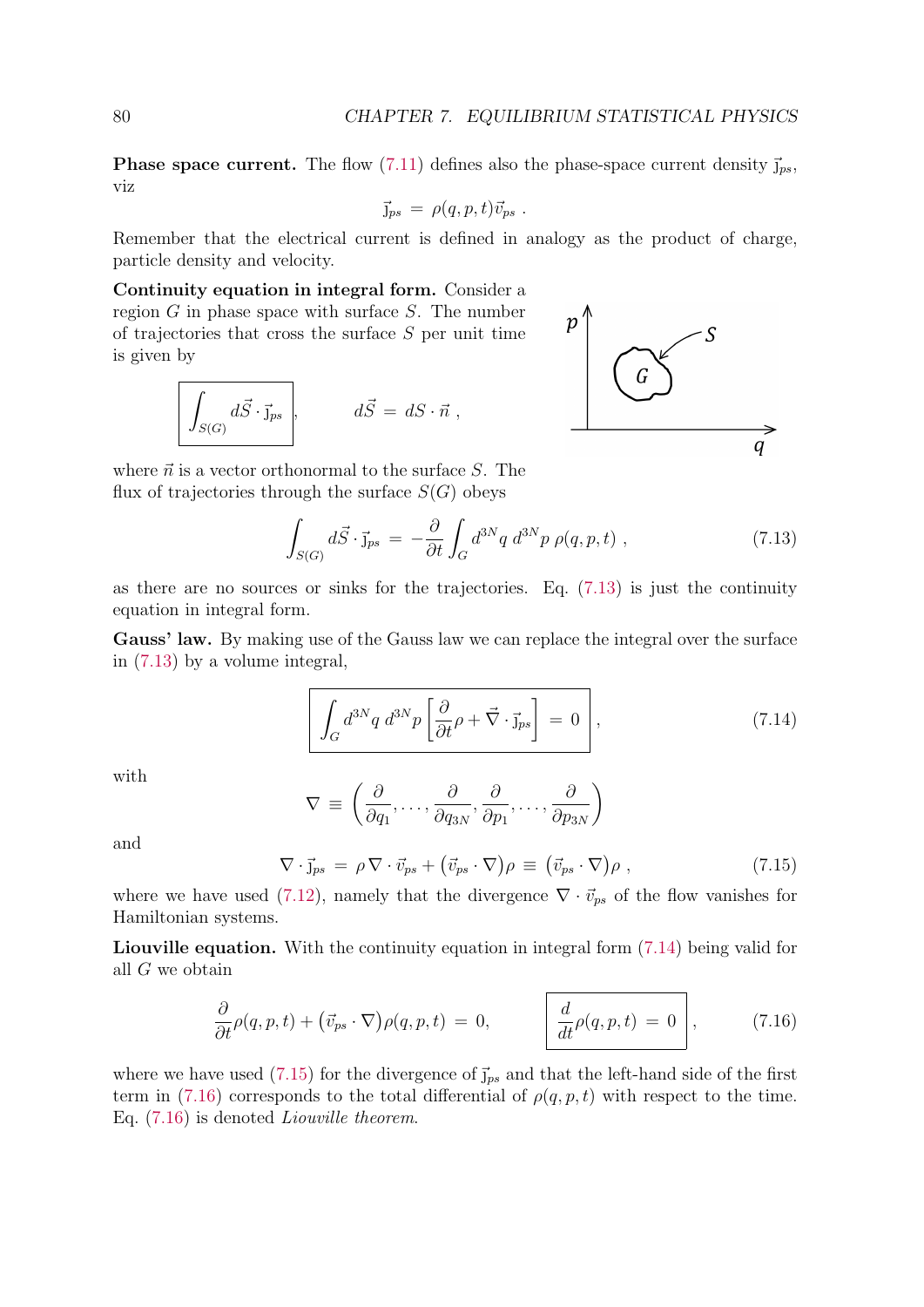Conservation of phase space volume. The Liouville equation (7.16) tells us that the total time derivative  $d\rho/dt$  of the density  $\rho(q, p, t)$  of trajectories vanishes. It implies that

$$
\rho(q(t), p(t), t) \equiv \rho(q(0), p(0), 0)
$$

is a constant of motion. Phase space volume is hence conserved. This result holds whenever the divergence  $\nabla \cdot \vec{v}_{ps}$  of the flow vanishes, see (7.12).



## 7.4 Relaxing towards thermal equilibrium

One mol of an ideal gas occupies a molar volume of

$$
V_0 = 2.24 \cdot 10^4 \,\text{cm}^3, \qquad R = \frac{P_0 V_0}{T_0} = 8.3 \,\frac{\text{J}}{\text{mol K}}\,,
$$

where we have used  $T_0 = 273.15 \,\mathrm{K}$  and  $P_0 = 1 \,\mathrm{bar}$ , corresponding to  $10^5 \,\mathrm{Pa} = 10^5 \,\mathrm{N/m}^2$ . The density of the gas is then

$$
n = \frac{N_a}{V_0} = 2.7 \cdot 10^{19} \,\mathrm{atoms/cm^3}, \qquad N_a = 6.022 \cdot 10^{23} \,.
$$

Scattering cross section. The thermal equilibrium is reached in a gas because of particle collisions, viz due to the inter-particle interaction  $\Phi(\Delta \vec{r})$  in (7.5). The scattering cross section

$$
\sigma = \pi r_0^2, \qquad r_0 \approx 2 \cdot 10^{-8} \,\text{cm}
$$

is for short-ranged inter-particle interactions  $\Phi(\Delta \vec{r})$  of the order of the area of the particles. Note that the Bohr radius is  $5.29 \cdot 10^{-11}$  m =  $0.529 \textdegree A$ .

**Mean free path.** We define the mean free path  $\lambda$ as the average distance traveled by a particle between two successive collisions. Consider a cylinder with a cross section A containing a gas of density n.

The length of the cylinder is of the mean-free path  $\lambda$  when A is approximately equal to the cumulative cross-sections of the contained atoms, viz when

$$
A \approx \underbrace{A\lambda n}_{N} \sigma, \qquad \boxed{\lambda = \frac{1}{n\sigma}} \sim 10^{-5} \,\text{cm} \; .
$$



The average distance between two collisions is hence much larger than the typical size of a molecule,  $\lambda \gg r_0$ , which implies that the molecules in real gases interact only weakly.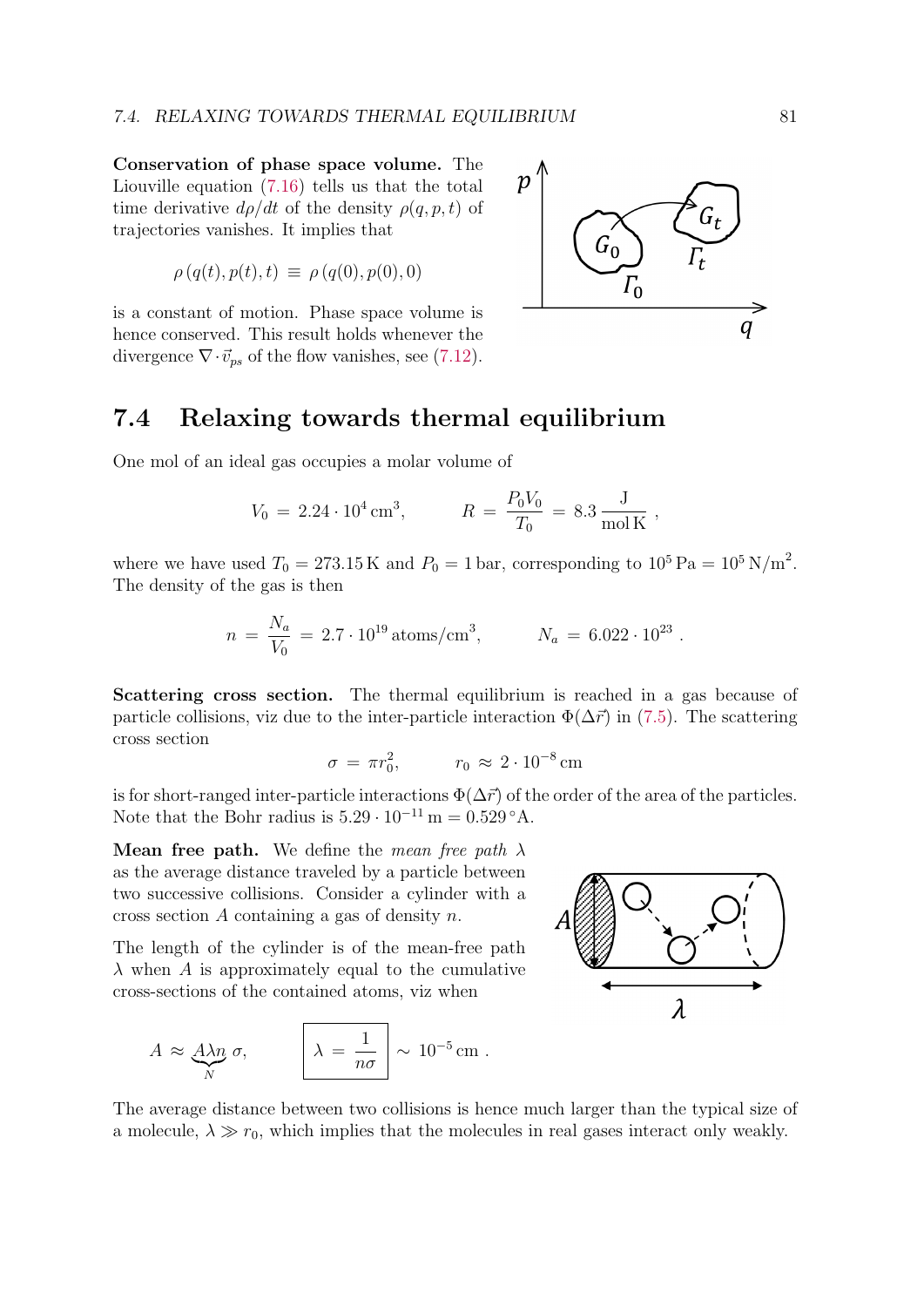Average velocity. We did evaluate in Sect. 3.4.1 the internal energy per particle of an ideal gas as  $3k_BT/2$ . Then, we can obtain the average velocity v of the constituent particles as

$$
\frac{1}{2}mv^2 = \frac{3}{2}k_BT,
$$
  $v = \sqrt{\frac{3k_BT}{m}}$ 

The mean velocity is at room temperature  $(T = 300 \text{ K})$  of the order of  $v \approx 10^5 \text{ cm/s}$ , viz of the order of one km/s.

**Relaxation time.** The average time between successive collisions  $\tau_c$ ,

$$
\tau_c = \frac{\lambda}{v} \approx 10^{-10} \,\mathrm{s} \ ,
$$

corresponds then to the time the gas needs to relax to thermal equilibrium. The relaxation time  $\tau_c$  is essentially instantaneous with regard to the time scales macroscopic objects need to move.

### 7.4.1 Ergodicity timescales

A point

$$
(q,p) = (q_1, \ldots, q_{3N}, p_1, \ldots, p_{3N})
$$

in phase space corresponds to a state of the N-particle system. It follows as a function of time a trajectory on the energy surface. After a certain time, which should be long enough compared to the collision time  $\tau_c \approx 10^{-10}$  s (for an ideal gas at a temperature of  $T = 300$  K and a pressure of  $P = 1$  bar), the trajectory has lost essentially all information about its initial state. Averaging further over time then corresponds to a sampling of the thermal state.

Ergodicity. A dynamical system is said to be ergodic when it eventually explores the entire available phase space.

> ERGODICITY Given sufficient time, the representative point of an isolated system will come arbitrarily close to any given point of the energy surface.

A system needs to be ergodic in order to correspond to a uniquely defined thermal state. Its time-averaged properties would otherwise depend on the initial conditions.

Liouville theorem. Liouville theorem  $(7.16)$  states that phase space volume is invariant with respect to Hamiltonian flows like  $(7.4)$ . With the energy surface having a finite volume this implies that the flow visits eventually every point in phase space in the sense that is will approach it arbitrarily close, time given. The involved recurrence times may however be exceedingly long.<sup>§</sup>

<sup>§</sup> A famous example is the teacup experiment. Try to stare at your teacup and to wait for a drop of tea to be pushed (by coordinated movements of the water molecules) out into the open air.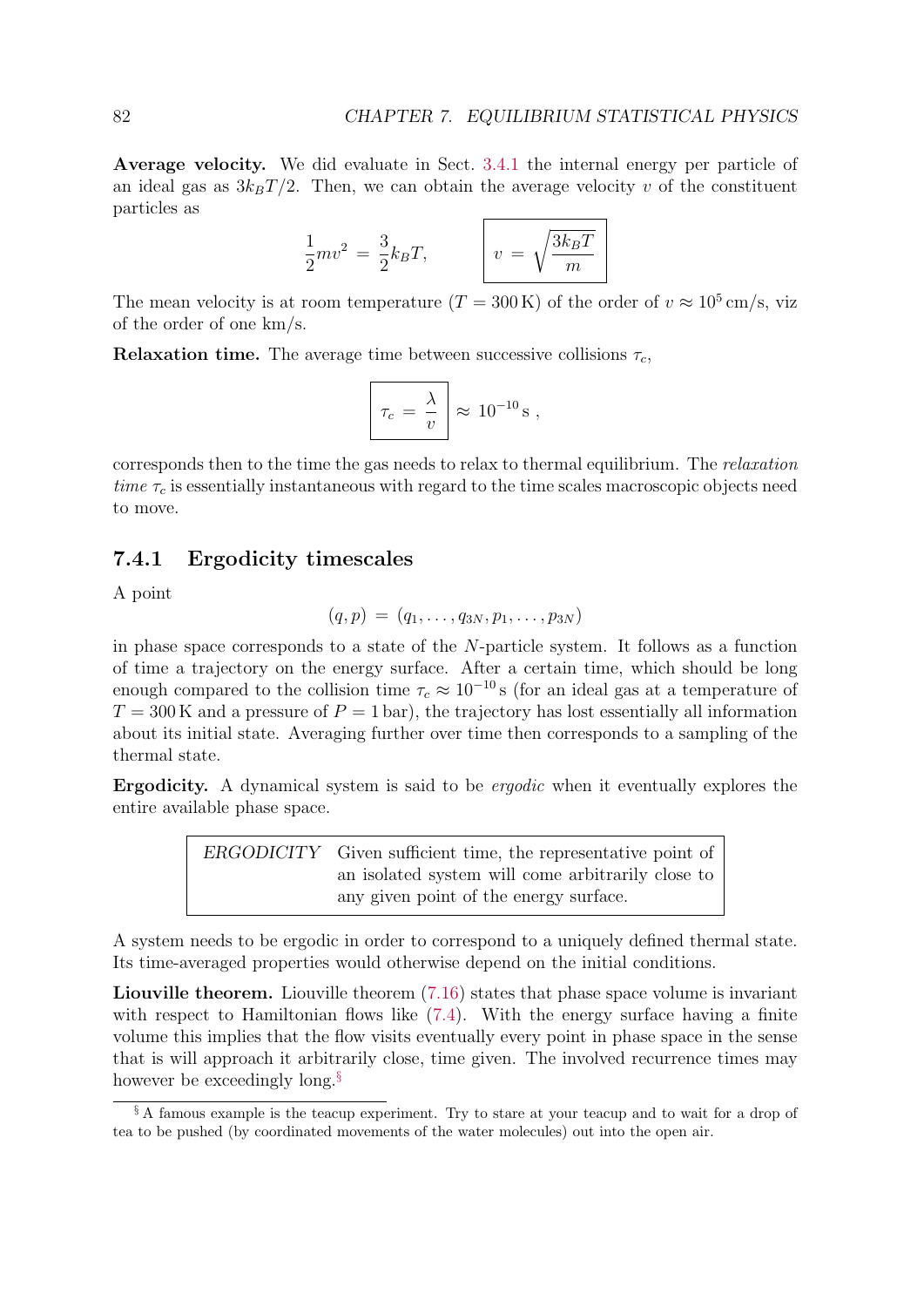Chaotic states. The continuous scattering of the particle results in unpredictable and hence chaotic motions. The loss in predictability results from the fact that small variations in the distance of near miss collisions may result in large changes of the trajectories of the two colliding particles. Systems showing deterministic chaos sample phase space effectively.

## 7.4.2 Time- vs. statistical averaging

Classical experiment, measuring thermodynamic quantities like the temperature, typically need a certain time. They hence perform averages over *time intervals* that are *small* on the macroscopic scale but *large* compared to the collision time  $\tau_c$ .

POSTULATE In statistical mechanics it is assumed that time averages can be replaced by averages over a suitably chosen collection of systems called statistical ensemble.

**Observables.** To see what this means let us consider an observable  $O = O(q, p)$ ,

$$
O(q,p) = O(q_1,\ldots,q_{3N},p_1,\ldots,p_{3N}) ,
$$

which is classical just a function on phase space. A well known observable is the kinetic energy

$$
E_{kin} = \sum_{i=1}^{N} \frac{\vec{p}_i^2}{2m} \; .
$$

Measurements. A measuring process provides via

$$
\bar{O}(t_0) = \frac{1}{\tau} \int_0^{\tau} dt \, O(q(t_0 + t), p(t_0 + t)) \tag{7.17}
$$

a time average  $\overline{O}$  of the observable.  $t_0$  is here initial time and  $\tau$  the duration of the experiment.

**Ergodic hypothesis.** It is impossible to calculate  $\overline{O}(t_0)$  from the the solution of the Hamiltonian equations for  $N = 10^{23}$  molecules. For an chaotic and hence ergodic system we can however assume that the system samples the chaotic attractor within the duration  $\tau$  of the measurement. It is then possible to replace the time average (7.17) with

$$
\langle O \rangle \equiv \int d^{3N}q \int d^{3N}p \; \rho(q,p) \; O(q,p) \quad , \tag{7.18}
$$

viz by the corresponding expectation value over the phase-space density  $\rho(q, p)$ .

STATISTICAL ENSEMBLE A statistical ensemble is defined as the infinite collection of identical copies of the system characterized by a distribution function  $\rho(q, p, t)$ .

**Interpretation.** The time average  $\overline{O}$  of a function  $O = O(q, p)$  on phase space and the ensemble average  $\langle O \rangle$ , as defined respectively by (7.17) and (7.18), coincide for systems in thermal equilibrium.